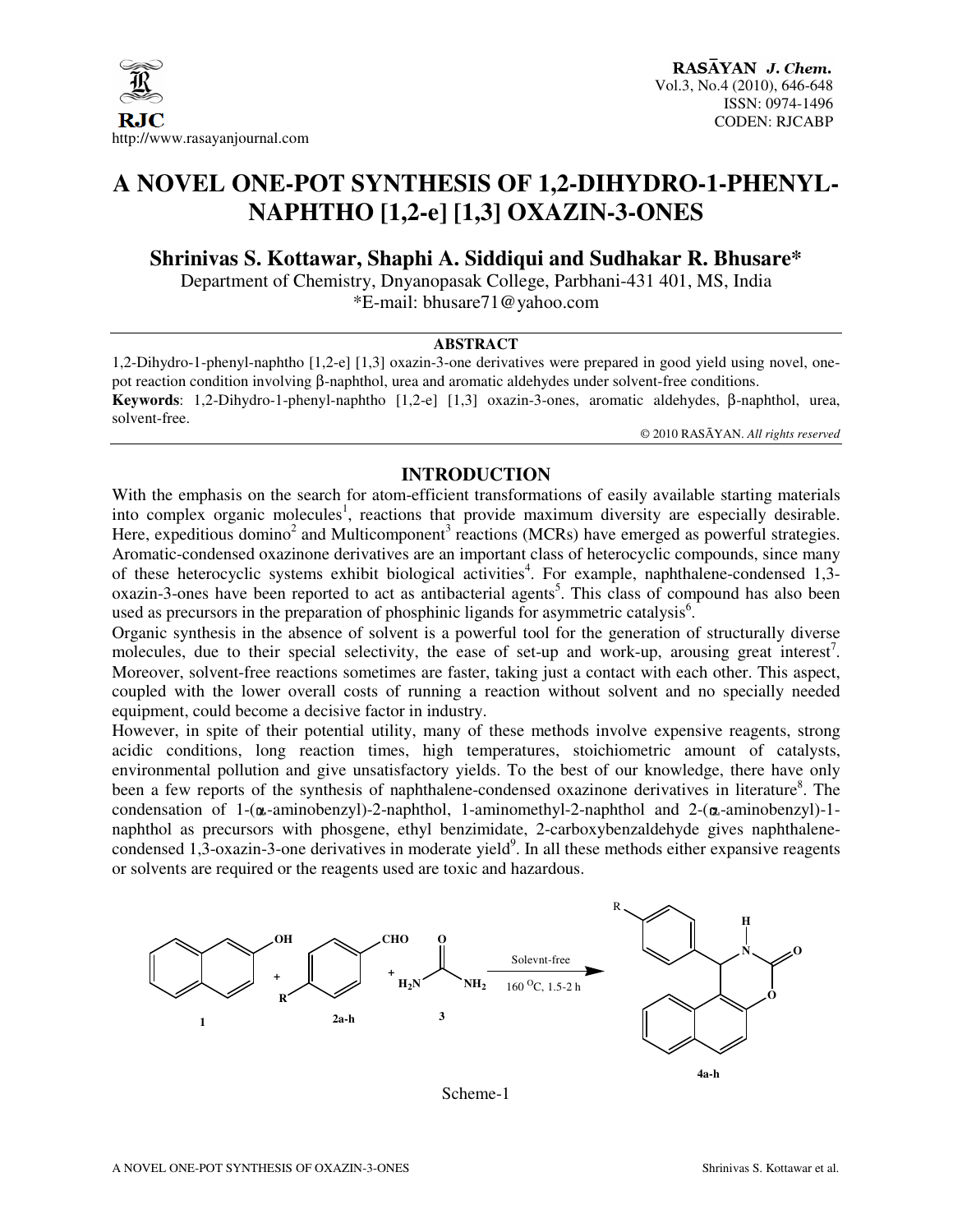# **EXPERIMENTAL**

All yields refer to isolated products. Melting points were recorded on open capillaries and are uncorrected. The IR spectra were taken on Varian-640 FTIR spectrometer. The  $H$  NMR spectra were recorded on a Varian 400 MHz spectrometer using CDCl<sub>3</sub> as solvent. The LCMS spectra were scanned on a Shimadzu LCMS-2010 EV instrument at 70 eV.

**General experimental procedure for synthesis of 1,2-Dihydro-1-phenyl-naphtho [1,2-e] [1,3] oxazin-3-ones (4a-h):** A mixture of β-naphthol (10 mmol), aromatic aldehydes (10 mmol), urea (15 mmol) and silica gel (60-120 mesh size, 30 % by weight) was finely mixed in round bottom flask and heated at 160 °C for appropriate time (TLC). After cooling, the reaction mixture was dissolved in ethyl acetate. The organic layer was washed with water (3 x 10 mL) and dried over sodium sulfate. The ethyl acetate was evaporated and the crude product crystallized from ethyl acetate: hexane (1:3) to afford the pure product **4a-h**.

## **Representative spectral data**

**1-(4-(Benzyloxy) phenyl)-1,2-dihydronaphtho [1,2-e] [1,3] oxazin-3-one(4e):** mp: 165-168 °C; IR ( $v_{\text{max}}$ ): 3230, 3139, 1717 cm<sup>-1</sup>; <sup>1</sup>H NMR (300 MHz, DMSO-d6):  $\delta$  = 5.01 (s, 2H, CH<sub>2</sub>), 6.04 (d, 1 H, CH), 6.90–7.87 (m, 15H, Ar-H), LC-MS:  $m/z = 381$  (M<sup>+</sup>).

**1-(4-(Methylsulfonyl) phenyl)-1,2-dihydronaphtho [1,2-e] [1,3] oxazin-3-one(4f):** mp: 216-219 °C; IR (νmax): 3230, 3139, 1717 cm–1; <sup>1</sup>H NMR (300 MHz, DMSO-*d*6): δ = 3.00(s, 3H, CH3), 6.18 (d, 1H, CH), 7.26–7.96 (m, 10H, Ar-H), LC-MS:  $m/z = 354$  (M<sup>+</sup>).

**1-(4-biphenyl)-1,2-dihydronaphtho [1,2-e] [1,3] oxazin-3-one(4g):** mp: 230-206 °C; IR ( $v_{\text{max}}$ ): 3230, 3139, 1717 cm<sup>-1</sup>; <sup>1</sup>H NMR (300 MHz, DMSO-d6):  $\delta$  = 6.16 (d, 1H, CH), 7.11–7.89 (m, 15H, Ar-H), LC- $MS: m/z = 352 (M^+).$ 

## **RESULTS AND DISCUSSION**

The biological importance of these heterocycles for the development of effective, economic and sustainable synthetic methods is highly desirable. Expanding our recent efforts on developing contemporary efficient and eco-friendly synthetic methods, herein, we report a new effective, solvent-free silica catalyzed synthesis of 1,2-dihydro-1-phenyl-naphtho [1,2-e] [1,3] oxazin-3-ones in short reaction of time (1-2 h).

The reaction of β-naphthol (10 mmol), benzaldehyde (10 mmol) and urea (15 mmol) was heated to stirred at 160 °C up to 12 h, but there was no formation of desired product (reaction was monitored by thin layer chromatography) (Scheme 1), when we added silica-gel (60-120 mesh) (30 % by wt.), the reaction was completed in 1.5 h without any added solvent. It clearly indicates that acidity of silica gel and temperature increases the rate of reaction and deliver desired compound in quantitative yield.

Also we tried same reaction with silica gel at different temperature and we found that 160  $\degree$ C was optimum temperature to gave the desired compound in quantitative in short reaction time (Table 1). After the optimizing reaction temperature and catalyst loading, we synthesized different heterocycles by using 4-substituted benzaldehydes (Table 2). Present protocol tolerates both electron donating group as well as electron withdrawing groups on benzaldehyde.

## **CONCLUSION**

In conclusion, we have developed an efficient method for the synthesis of 1,2-dihydro-1-phenyl-naphtho [1,2-e] [1,3] oxazin-3-ones from β-naphthol, urea and aromatic aldehydes under solvent-free conditions. This method represents a simple procedure involving mild reaction conditions, and has general applicability. It avoids hazardous organic solvents and toxic catalysts and typically provides nearly quantitative yields of products.